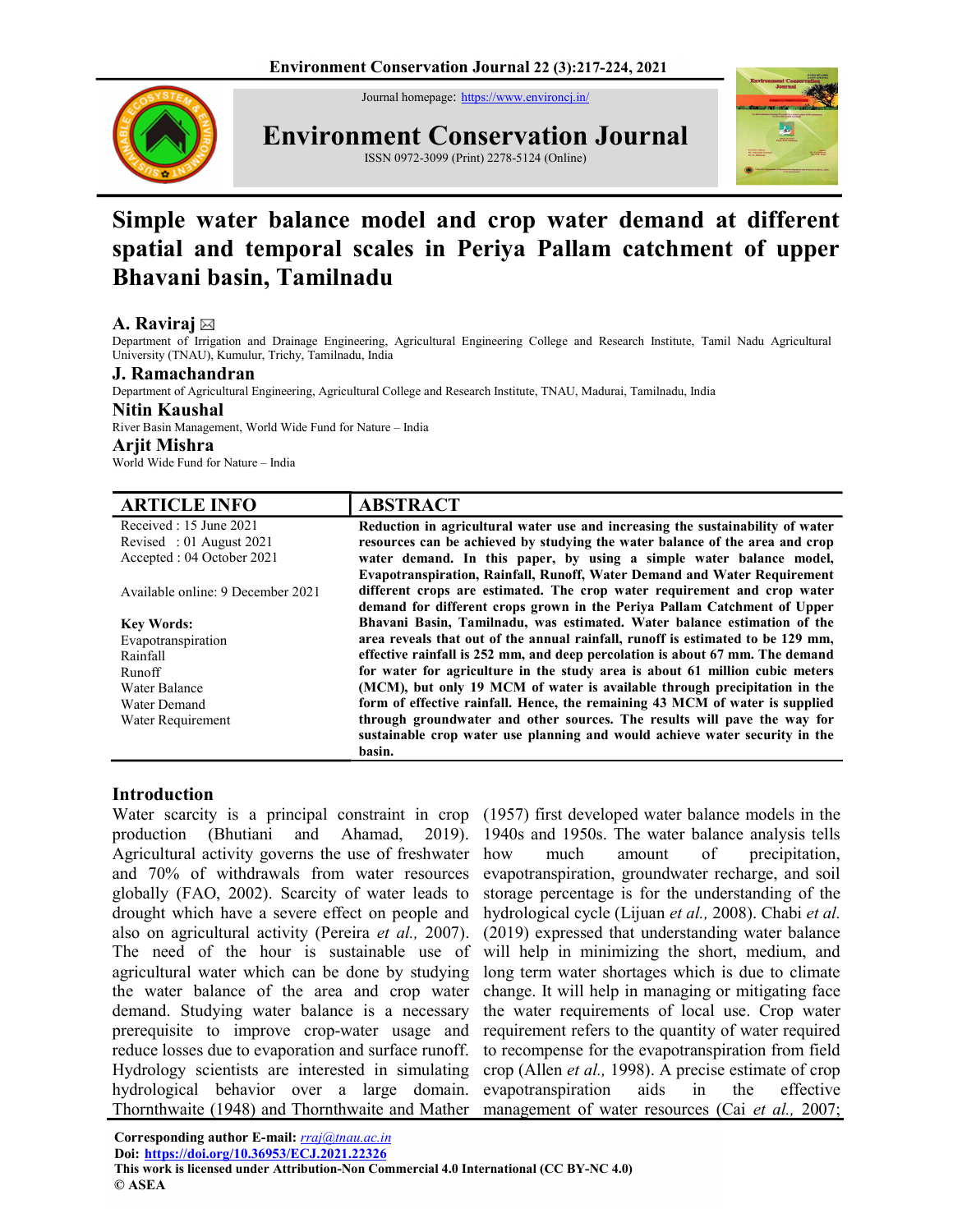Lovelli et al., 2008). Crop water demand is the potential evapotranspiration and plays a significant product of crop water requirement and planting role in water resources and agriculture development area. Several studies in evaluating crop water in a basin. demand have been conducted globally, including in India (Pandey et al., 2008; Rao and Poonia 2011). The information on irrigation strategies for local crop production was extracted as a result of these studies.

This study is taken up in the Periya Pallam Catchment of Upper Bhavani Basin with the following objectives. (i) To study the various components of the water balance estimation for delineated Upper Bhavani Basin (ii) To the cropwater requirement of major crops in the basin and estimate the time series water demand for the basin. The present study focuses on the water demand for agriculture in the future, changes in the cropping pattern, and measures to reduce the supply-demand gap to achieve sustainability. The results derived from the study will pave the way for sustainable crop water use planning and would achieve water security in the basin.

## Material and Methods Study Area

The Bhavani basin is the sub-basin in the Cauvery basin spread over in Karnataka, Kerala, and Tamil Nadu, with the majority of the catchment laying in Tamil Nadu. The main river courses through Coimbatore, Nilgiris, and Erode districts of Tamil Nadu. About 90% of the river's water is used for irrigation. The study area is limited to the upper Bhavani basin, which includes Periya Pallam Catchment of Coimbatore district. Figure1 shows the exact location of the study area in the Bhavani basin. There are three sub-catchment in the Periya Pallam Catchment area, and the boundaries of the sub-catchment are shown in figure 2. The major crops grown in the priority area include Sugarcane, Banana, vegetables, etc.

## Simple Water Balance Model

The most commonly used crop-water balance model is given by equation 1 as follow as:

 $ET = P + I - S - D - R$  -----------(1)

where ET is evapotranspiration, P is precipitation, I is irrigation, S is change in soil water storage, D is deep drainage, and R is runoff.

## Estimation of Water Balance Components

Water balance is an important technique to bring out the relationship between precipitation and



Figure 1: Location of Rain gauge stations in the study area



Figure 2: Sub-Catchment in the Periya Pallam Catchment

## Rainfall

Precipitation is input to the hydrologic cycle, which is estimated in all water budget calculations. The available rainfall recording stations nearby the priority area is Mettupalayam and Tholampalayam (figure1). Since the Tholampalayam station is more close to the priority area, Tholampalayam station data is used for the study. The temporal changes in rainfall were studied over a period of 11 years (2007-2017).

## Runoff

Surface runoff is calculated by the curve number method (CN), developed by the Soil Conservation Service (SCS) in 1954. The curve number for each land use/land cover class is given. The hydrologic soil group of each land use depends upon the soil texture. Based on the soil texture in the study area, the hydrologic soil group is assigned. The weighted curve number for the entire area is calculated based on equation 2 as follow as: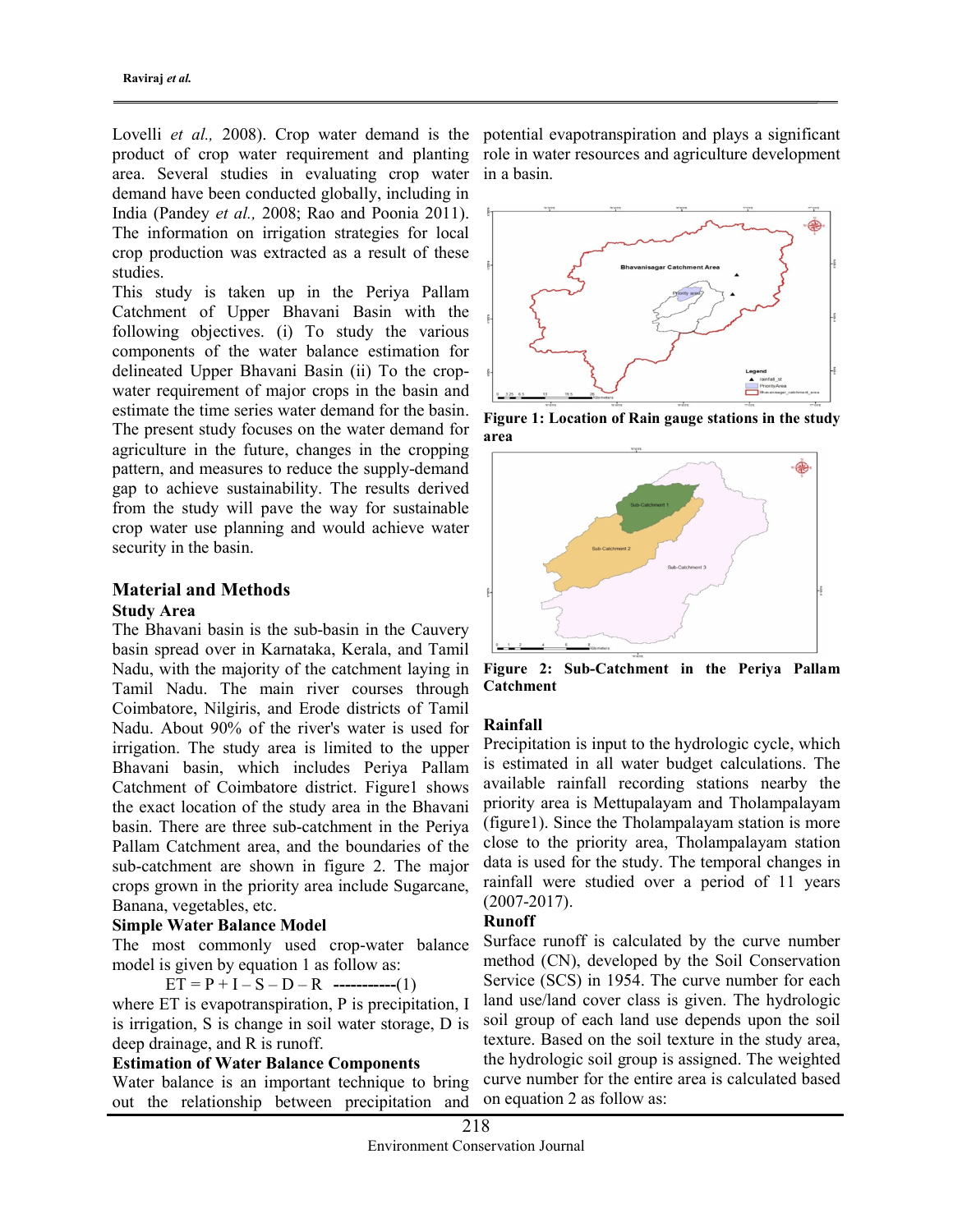$$
WeightedCN = \frac{\sum CN^* A}{A_{total}}
$$

Where CN is the curve number of each land use, and A is the area of each land use, and A  $_{\text{total}}$  is a total area. Based on the weighted CN and rainfall, the potential maximum retention (S) is calculated using equation 3:

$$
CN = \frac{25400}{254 + S} \dots \dots \dots \dots \dots 3
$$

Then the depth of runoff  $(Q)$  is calculated using the SCS-CN method (equation 4):

$$
Q = \frac{(P - 0.3S)^2}{P + 0.7S}
$$

#### Effective Rainfall

The quantity of rainfall effectively be used by plants is effective rainfall in agricultural production. Runoff (Q) and Deep Percolation (DP) are the ways of water loss that make the entire rainwater unavailable for plants. Infiltration of rainwater is based on soil type, slope, crop canopy, storm intensity, and the initial soil moisture. Effective rainfall is calculated using equation 5 and 6.

$$
\begin{array}{l} P_{\rm eff} \!=\! (0.6 * P_{\rm month}) - 10 \; \text{for} \; P_{\rm month} \!<\!\!= 70 \; \text{mm} \; \; \text{---5} \\ P_{\rm eff} \!=\! (0.7 * P_{\rm month}) - 24 \; \text{for} \; P_{\rm month} \!> \! 70 \; \text{mm} \! \text{---5} \\ \end{array}
$$

#### Infiltration and Deep Percolation

The vertical entry of water into the soil is called infiltration, and the amount of water percolating and recharging the groundwater is called deep percolation. The difference between rainfall and effective rainfall is the sum of runoff, infiltration, and deep percolation. Excluding the runoff and infiltration, a deep percolation component is obtained. It is assumed that 30% of water entering into the soil deep percolates. Thus, the infiltration and deep percolation are calculated.

#### Evapotranspiration

The reference crop  $(ET_0)$  represents the water use of a standard crop in that environment. In this study, the Hargreaves equation is used for the estimation of  $ET_0$ . When solar radiation data, relative humidity data, and/or wind speed data are missing, instead of estimating those data,  $ET_0$  can be estimated using the Hargreaves  $ET_0$  equation 7.

$$
ET_0 = 0.0023 (T_{mean} + 17.8) (T_{max} - T_{min})^{0.5} R_a
$$

Where  $T_{\text{max}}$  and  $T_{\text{min}}$  are maximum and minimum temperature;  $T_{\text{mean}}$  is the mean temperature;  $R_{\text{a}}$  is the extraterrestrial radiation. The maximum and minimum temperature is used, and the average temperature over 2006 to 2016 is used to find the evapotranspiration.

# Crop Evapotranspiration

The crop evapotranspiration is estimates as the product of reference evapotranspiration and crop coefficient. It is given by equation 8:

0 \* ET ET K c c ----------8

Simple water balance model and Crop water demannial<br>  $ICN = \frac{\sum CN^* A}{A_{total}}$  Where T<sub>max</sub> and T<sub>min</sub> are maximum and minimum temperature; T<sub>mean</sub> is the enean temperature;<br>
i.e curve number of each land use, minimum temperatur Where:  $ET_c$  = actual crop evapotranspiration rate;  $K_c$  = crop coefficient;  $ET_o$  = evapotranspiration calculated using the Hargreaves' Method. The crop coefficients for major crops grown in the study area at different stages are taken from Allen et al. (1998), and the crop evapotranspiration is estimated.

#### Time series water demand for the study area

Water Demand (Agriculture) includes water requirements for the crop along with field preparation and other activities. The crop evapotranspiration is multiplied by the area grown given the total volume of water required or evaporative demand. The crop-grown areas for Banana, Paddy, Millets, Green gram, Groundnut, Gingelly (Sesame), Sunflower, and Sugarcane are taken from the Handbook of Karamadai block. The effective rainfall throughout the growing period for different crops is multiplied with crop grown area to estimate the total volume of the water available for the crop. The difference between the evaporative demand and effective rainfall gives the demand for the priority area.

## Results and Discussion Water Balance Components

The analysis of rainfall data showed that average annual rainfall recorded at Tholampalayam station was 604 mm. The temporal changes in rainfall over a period of 11 years (2007-2017) revealed that out of the eleven years of observation, five years recorded more than the normal rainfall and the remaining six years recorded less than the normal rainfall (figure 3). It was also found that maximum rainfall was recorded in the year 2011 and the lowest rainfall was recorded in the year 2016. The priority area receives about 7% of its rainfall in  $\frac{1}{10000}$  - 24 for  $\frac{P_{model}}{P}$  recolation<br>for Demonstrating  $>70 \text{ mm}$ ——6 Gingelly (Sesame), Sunflower, and Sugarcane are<br>**d Deep Percolation** to the solid is called effective rainfall doney of Karamada block. The<br>tu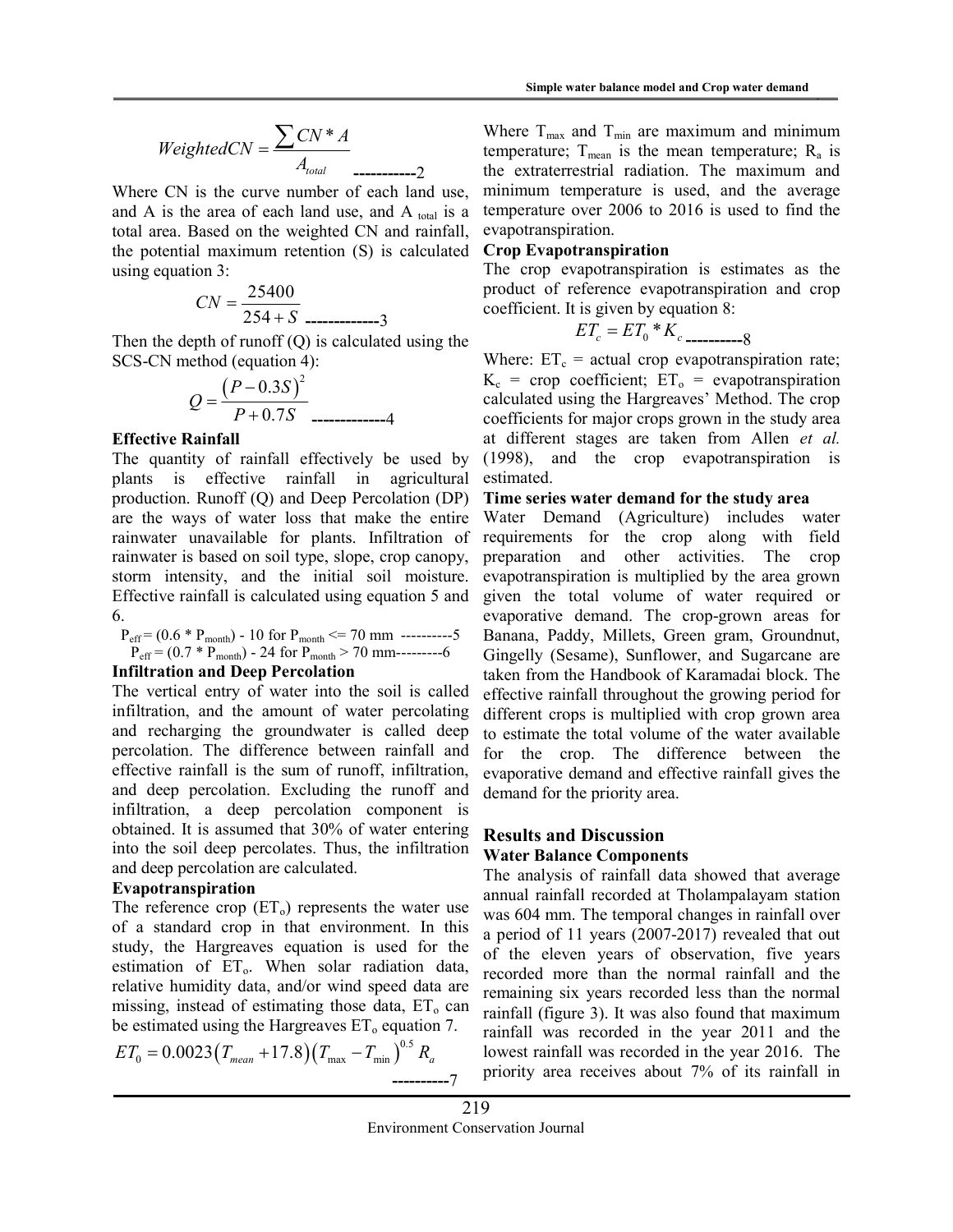Winter (January and February); 27% rainfall in Summer (March to May); 16% of its rainfall in Southwest Monsoon (June to September), and the majority of the contribution is from Northeast monsoon (October to December) accounting for 50% (figure 4). The considerable rainfall from northeast monsoon during October to December, has great significance in agriculture and allied sectors in these regions. Proper understanding of the seasonal prediction of northeast monsoon rainfall have considerable application value for decision making in agriculture and water resource sectors of these regions (Samui *et al.*, 2013). Lijuan et al. (2008) indicated that the water balance analysis is useful for understanding the hydrological processes in the Xitiaoxi catchment.



Figure 3: Annual rainfall variation in the priority area



Figure 4: Seasonal rainfall variation in the priority area

# Runoff

Surface runoff is computed using the runoff CN method, in which the weighted curve number for the Upper Bhavani Basin (UBB) is about 68. The potential maximum retention is about 119 mm. The low value of weighted CN indicates the availability of good forest cover. The quantity of runoff

generated from the UBB on a monthly basis is presented in Table 1. Similarly, the curve number for three sub-catchments and the entire Periya Pallam catchment is calculated as 71, 75, 72, and 72, respectively. The greater curve numbers represent a greater proportion of surface runoff (Stuebe and Johnston, 1990; Schulze et al., 1992). Since the CN number of Periya Pallam catchment and Sub-Catchment 3 are the same, the runoff in depth units is the same (Table 2). It differs by the volume of runoff generated. Around 27 Mm<sup>3</sup> of water is generated as runoff from the Periya Pallam catchment and 17 Mm<sup>3</sup> of runoff from Sub-Catchment 3. The quantity of runoff generated from the three sub-catchments and the entire Periya Pallam catchment on a monthly basis is presented in Table 2 - 5. Providing an accurate runoff generation within a basin is an important factor in developing a strategic runoff harvesting plan to overcome water scarce problem (Saravanan et al., 2015). 2008) (Orelober to Decemberry accounting for 72, respectively. The greater europeon (Septembers among the complement of the most determined in the most determined and all in the most determined and all the Section and all

The quantity of effective rainfall that can effectively be used by plants is calculated by USDA Method, and it is presented in Table 1-5. It was found that from average annual rainfall of 604 mm, 250 mm of rainfall is available for the plants in the form of effective rainfall. The residual quantity of effective rainfall and runoff from rainfall infiltrates into the soil. From the entire UBB, 172 and 73 mm of total rainfall infiltrates into the soil (Table 1). Around one-third of the total Winter Summer SWM NEM and Sunfall infiltrates in UBB. In the Periya Pallam catchment, the total rainwater that infiltrates into the soil is around 158 mm. The deep percolation component estimated from this study is around 67 mm. The good clay content in the soils of the priority area is the causing factor for this lesser deep percolation (10% of total rainfall). It also has a greater advantage that the water harvesting potential in the priority area and also effective replenishment of soil water in the effective plant root zone (Table 2). The average monthly evapotranspiration for the study area is shown in figure 5. The evapotranspiration is maximum during the month of March, April, and May, which is around 6 mm/day. The estimation of evapotranspiration is of great importance for agricultural, hydrological and climatic studies, as it constitutes a major part of the hydrological cycle (Sobrino et al., 2005).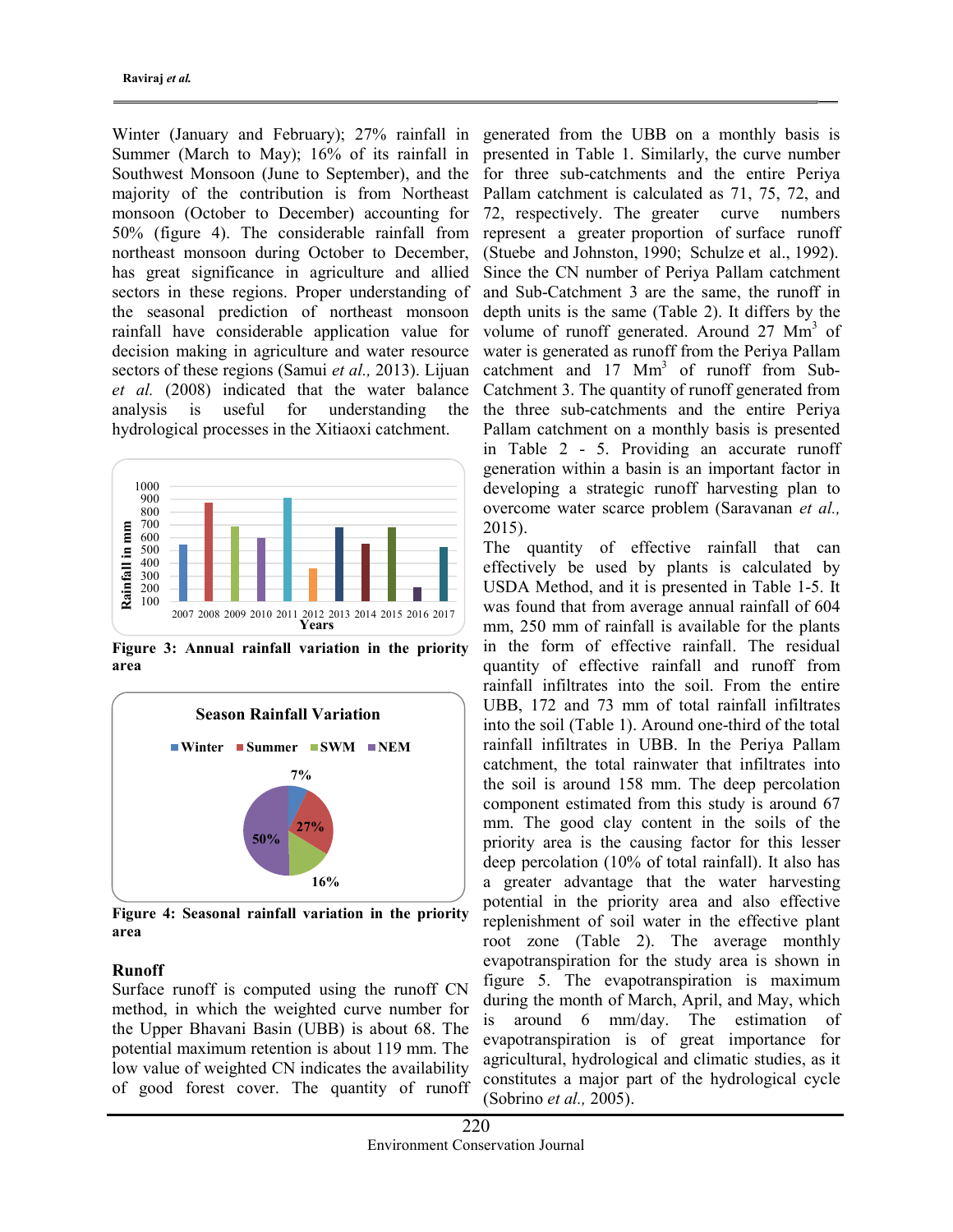| Month               | Jan     | Feb  | Mar  | Apr  | Mav  | Jun  | Jul  | Aug  | <b>Sep</b> | Oct   | <b>Nov</b> | Dec     | <b>Total</b> |
|---------------------|---------|------|------|------|------|------|------|------|------------|-------|------------|---------|--------------|
| Rainfall (mm)       | 3.2     | 39.7 | 45.0 | 48.8 | 66.9 | 18.2 | 14.2 | 28.4 | 35.0       | 159.1 | 106.7      | 38.8    | 603.9        |
| <b>Runoff</b> (mm)  | 0.0     | 0.1  | 0.6  | 1.3  | 6.4  | 3.1  | 4.8  | 0.5  | 0.0        | 62.5  | 26.4       | 0.1     | 105.8        |
| <b>Eff Rainfall</b> | 0.0     | 3.8  | 7.0  | 19.3 | 30.2 | 0.9  | 0.0  | 7.0  | 11.0       | 85.4  | 54.0       | 13.3    | 251.9        |
| (mm)                |         |      |      |      |      |      |      |      |            |       |            |         |              |
| $ET_0$ (mm)         | 4.6     | 5.4  | 6.1  | 6.4  | 6.2  | 5.3  | 4.8  | 5.1  | 5.2        | 4.8   | 4.2        | 4.1     | 62.2         |
| Infiltration (mm)   | 2.2     | 18.0 | 19.1 | 19.8 | 21.3 | 9.9  | 6.6  | 14.6 | 16.8       | 7.8   | 18.4       | 17.8    | 72.3         |
| $DP$ (mm)           | $1.0\,$ | 7.7  | 8.2  | 8.5  | 9.1  | 4.3  | 2.8  | 6.3  | 7.2        | 3.3   | 7.9        | 7<br>.6 | 73.9         |

Table 1: Monthly water balance estimation for the Upper Bhavani Basin

# Table 2: Monthly water balance estimation for the Periya Pallam catchment

| <b>Month</b>             | Jan | Feb      | Mar                    | Apr  | May  | Jun  | Jul                | Aug     | <b>Sep</b> | Oct   | Nov   | Dec  | Total |
|--------------------------|-----|----------|------------------------|------|------|------|--------------------|---------|------------|-------|-------|------|-------|
| Rainfall (mm)            | 3.2 | 39.7     | 45.0                   | 48.8 | 66.9 | .8.2 | 14.2               | 28.4    | 35.0       | .59.1 | 106.7 | 38.8 | 603.9 |
| <b>Runoff</b> (mm)       | 0.0 | 0.9      | 2.1                    |      | 10.2 |      | 2.9                | $0.0\,$ | 0.3        | 73.4  | 33.8  | 0.8  | 129.0 |
| <b>Eff Rainfall</b> (mm) | 0.0 | 3.8      | 17<br>$^{\prime}$ . (1 | 9.3  | 30.2 | 0.9  | 0.0                | 7.0     | 1.0        | 85.4  | 54.0  | 13.3 | 251.9 |
| $ET_0$ (mm)              | 4.6 | 5.4      | 6.1                    | 6.4  | 6.2  | 5.3  | 4.8                | 5.1     | 5.2        | 4.8   | 4.2   | 4.1  | 62.2  |
| Infiltration (mm)        | 2.2 | 7.5      | 18.1                   | .8.5 | 18.6 | 1.0  | $\mathbf{r}$<br>.9 | 4.9     | 16.6       | 0.1   | 13.2  | 17.3 | 156.1 |
| $DP$ (mm)                | 1.0 | ⇁<br>1.5 | 7<br>'.8               | 7.9  | 8.0  | 4.7  | 3.4                | 6.4     | 7.1        | 0.1   | 5.7   | 7.4  | 66.9  |

Note: Rainfall above 5 mm is expected to generate runoff as per the SCS-CN method

## Table 3: Monthly water balance estimation for the Sub-Catchment 1.

| <b>Month</b>             | Jan            | Feb     | Mar   | Apr  | Mav  | Jun  | Jul                  | Aug  | <b>Sep</b> | Oct  | <b>Nov</b> | Dec    | Total |
|--------------------------|----------------|---------|-------|------|------|------|----------------------|------|------------|------|------------|--------|-------|
| Rainfall (mm)            | 3.2            | 39.7    | 45.0  | 48.8 | 66.9 | 18.2 | 14.2                 | 28.4 | 35.0       | 159. | 106.7      | 38.8   | 603.9 |
| <b>Runoff</b> (mm)       | 0.0            | 0.7     | . . 6 | 2.6  | 9.2  | 1.8  | 3.3                  | 0.1  | 0.1        | 70.7 | 31.9       | 0.5    | 122.5 |
| <b>Eff Rainfall</b> (mm) | 0.0            | 3.8     | 7.0   | 19.3 | 30.2 | 0.9  | 0.0                  | 7.0  |            | 85.4 | 54.0       | 13.3   | 251.9 |
| $ET_0$ (mm)              | 4.6            | 5.4     | 6.1   | 6.4  | 6.2  | 5.3  | 4.8                  | 5.1  | 5.2        | 4.8  | 4.2        | 4.1    | 62.2  |
| Infiltration (mm)        | 2.2            | 7.7     | 18.4  | 8.9  | 19.3 | 10.8 | −<br>$.6\phantom{0}$ | 4.9  | 16.7       | 2.1  | 14.6       | 17     | 160.7 |
| $DP$ (mm)                | $\mathbf{0}.0$ | ⇁<br>.6 | 7.9   | 8.1  | 8.3  | 4.6  | 3.3                  | 6.4  | 7.2        | 0.9  | 6.2        | ⇁<br>ు | 68.9  |

## Table 4: Monthly water balance estimation for the Sub-Catchment 2

| <b>Month</b>                | Jan     | Feb  | Mar      | Apr  | May  | Jun  | Jul     | Aug  | <b>Sep</b> | Oct   | <b>Nov</b> | Dec              | Total |
|-----------------------------|---------|------|----------|------|------|------|---------|------|------------|-------|------------|------------------|-------|
| Rainfall (mm)               | 3.2     | 39.7 | 45.0     | 48.8 | 66.9 | 18.2 | 14.2    | 28.4 | 35.0       | 159.1 | 106.7      | 38.8             | 603.9 |
| <b>Runoff</b> (mm)          | $0.0\,$ | 2.1  |          | 5.1  | 13.7 | 0.7  |         | 0.1  | 1.0        | 81.8  | 39.8       | . .8             | 151.4 |
| <b>Eff Rainfall</b><br>(mm) | $0.0\,$ | 3.8  | $\Omega$ | 19.3 | 30.2 | 0.9  | $0.0\,$ | 7.0  | 1.0        | 85.4  | 54.0       | $\overline{3.3}$ | 251.9 |
| $ET_0$ (mm)                 | 4.6     | 5.4  | 6.1      | 6.4  | 6.2  | 5.3  | 4.8     | 5.1  | 5.2        | 4.8   | 4.2        | 4.1              | 62.2  |
| Infiltration<br>(mm)        | 2.2     | 16.7 | $\Omega$ |      | 16.2 | 11.6 | 8.7     | 14.9 | 16.1       | 0.0   | 9.0        | 16.6             | 146.1 |
| $DP$ (mm)                   | 0.1     | 7.1  | ⇁<br>3.  | 7.3  | 6.9  | 5.0  |         | 6.4  | 6.9        | 0.0   | 3.9        | $\sqrt{1}$       | 62.6  |

#### Table 5: Monthly water balance estimation for the Sub-Catchment 3

| <b>Month</b>             | Jan | Feb      | Mar         | Apr  | May  | Jun  | Jul     | Aug  | <b>Sep</b> | Oct   | Nov   | Dec  | Total |
|--------------------------|-----|----------|-------------|------|------|------|---------|------|------------|-------|-------|------|-------|
| Rainfall (mm)            | 3.2 | 39.7     | 45.0        | 48.8 | 66.9 | 18.2 | 14.2    | 28.4 | 35.0       | .59.1 | 106.7 | 38.8 | 603.9 |
| <b>Runoff</b> (mm)       | 0.0 | 0.9      | 2.1         | 3.1  | 10.2 |      | 2.9     | 0.0  | 0.3        | 73.4  | 33.8  | 0.8  | 129.0 |
| <b>Eff Rainfall</b> (mm) | 0.0 | 3.8      | 17.0        | 19.3 | 30.2 | 0.9  | 0.0     | 7.0  | 1.0        | 85.4  | 54.0  | 13.3 | 251.9 |
| $ET_0$ (mm)              | 4.6 | 5.4      | 6.1         | 6.4  | 6.2  | 5.3  | 4.8     | 5.1  | 5.2        | 4.8   | 4.2   | 4.1  | 62.2  |
| Infiltration<br>(mm)     | 2.2 | l 7.5    | 18.1        | 18.5 | 18.6 | 11.0 | −<br>.9 | 4.9  | 16.6       | 0.1   | 13.2  | .7.3 | 56.1  |
| $DP$ (mm)                | 0.1 | ⇁<br>1.5 | ⇁<br>$.8\,$ | 7.9  | 8.0  | 4.7  | 3.4     | 6.4  | 7.1        | 0.1   | 5.7   | 7.4  | 66.9  |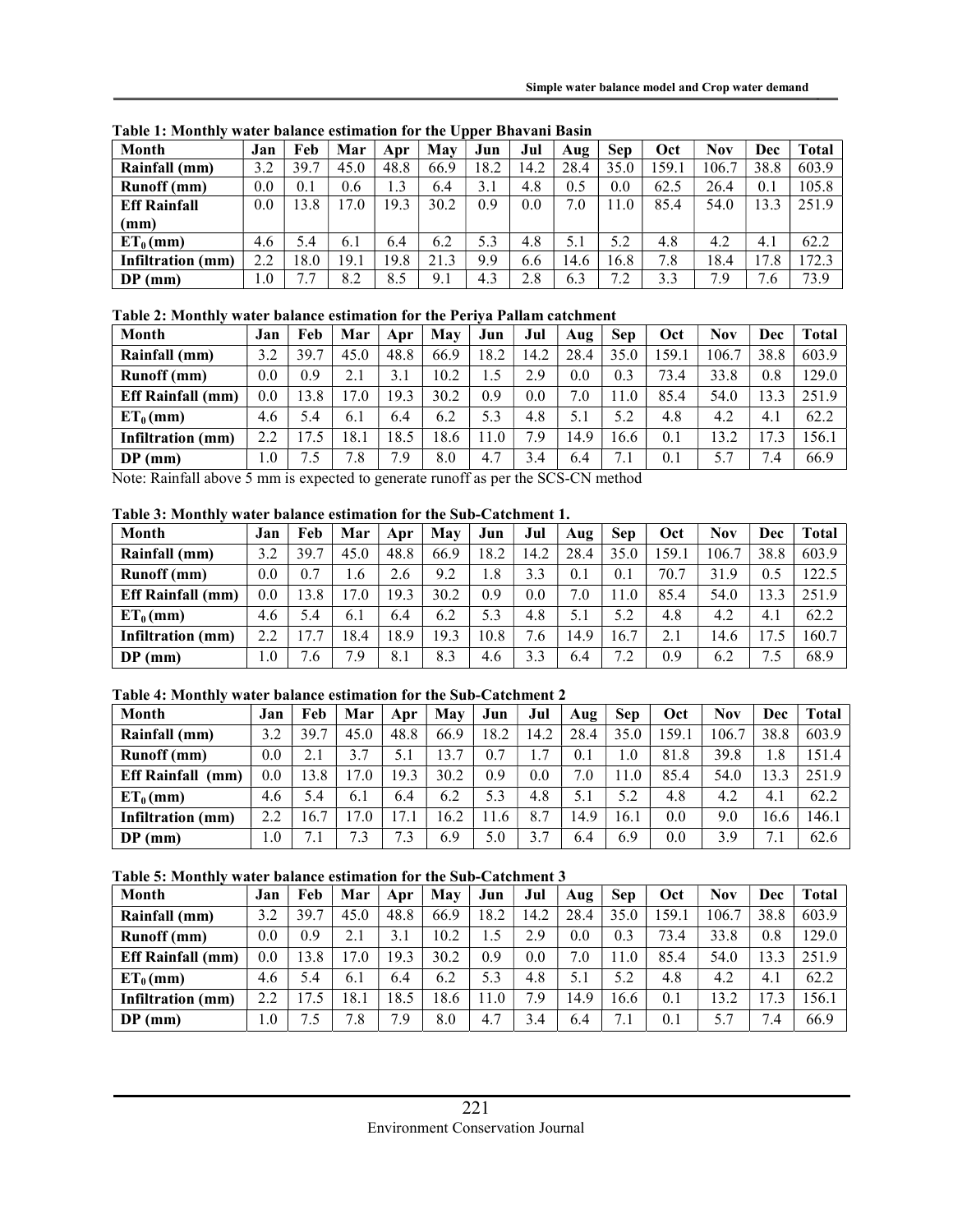| <b>SN</b>      | Crop                 | <b>Plant</b> | Ini | Dev | Mid | Late | <b>Total</b> |      | Kc   |      | $ET_c$ Calculated |
|----------------|----------------------|--------------|-----|-----|-----|------|--------------|------|------|------|-------------------|
|                |                      | date         |     |     |     |      | Davs         | Ini  | Mid  | Late | (mm)              |
|                | Green gram           | March        | 20  | 30  | 30  | 20   | 100          | 0.40 | 1.05 | 0.47 | 258               |
| 2              | Sunflower            | May          | 25  | 35  | 45  | 25   | 130          | 0.35 | 1.07 | 0.35 | 405               |
| 3              | Millets              | April        | 20  | 30  | 55  | 35   | 140          | 0.30 | 1.00 | 0.30 | 443               |
| $\overline{4}$ | Groundnut            | May          | 35  | 35  | 35  | 35   | 140          | 0.40 | 1.15 | 0.60 | 462               |
| 5              | Paddy                | Dec          | 30  | 30  | 30  | 30   | 120          | 1.05 | 1.20 | 0.75 | 545               |
| 6              | Gingelly<br>(Sesame) | June         | 20  | 30  | 40  | 20   | 110          | 0.35 | 1.10 | 0.25 | 566               |
| 7              | Paddy                | Dec          | 30  | 45  | 45  | 30   | 150          | 1.05 | 1.20 | 0.75 | 754               |
| 8              | Banana               | March        | 120 | 90  | 120 | 60   | 390          | 0.50 | 1.10 | 1.00 | 1779              |
| 9              | Sugarcane            | Jan          | 35  | 60  | 190 | 120  | 405          | 0.40 | 1.25 | 0.75 | 1901              |

Table 6: Crop water requirement of different crops grown in the study area

Table 7: Demand of water requirement for different crops in Karamadai block

| Crop             | $ET_c$ | <b>Total Area</b> |        |      | <b>Volume of Water</b><br>Required (Mm <sup>3</sup> ) | <b>Effective</b><br>Rainfall |      | <b>Volume of Water</b><br>Available $(Mm^3)$ | Supply-<br><b>Demand Gap</b><br>$(Mm^3)$ |      |  |
|------------------|--------|-------------------|--------|------|-------------------------------------------------------|------------------------------|------|----------------------------------------------|------------------------------------------|------|--|
|                  | mm     | 2006              | 2016   | 2006 | 2016                                                  | mm                           | 2006 | 2016                                         | 2006                                     | 2016 |  |
| Paddy            | 545    | 60.32             | 0.38   | 0.33 | 0.00                                                  | 44.00                        | 0.03 | 0.00                                         | 0.30                                     | 0.00 |  |
| <b>Millets</b>   | 443    | 99.81             | 429.32 | 0.44 | 1.90                                                  | 54.00                        | 0.05 | 0.23                                         | 0.39                                     | 1.67 |  |
| Green            | 258    | 103.83            | 139.79 | 0.27 | 0.36                                                  | 67.00                        | 0.07 | 0.09                                         | 0.20                                     | 0.27 |  |
| gram             |        |                   |        |      |                                                       |                              |      |                                              |                                          |      |  |
| <b>Groundnut</b> | 462    | 250.21            | 118.15 | 1.16 | 0.55                                                  | 49.00                        | 0.12 | 0.06                                         | 1.03                                     | 0.49 |  |
| <b>Gingelly</b>  | 566    | 20.94             | 51.15  | 0.12 | 0.29                                                  | 19.00                        | 0.00 | 0.01                                         | 0.11                                     | 0.28 |  |
| (Sesame)         |        |                   |        |      |                                                       |                              |      |                                              |                                          |      |  |
| <b>Sunflower</b> | 405    | 19.17             | 1.00   | 0.08 | 0.00                                                  | 49.00                        | 0.01 | 0.00                                         | 0.07                                     | 0.00 |  |
| Sugarcane        | 1901   | 287.17            | 85.66  | 5.46 | 1.63                                                  | 264.00                       | 0.76 | 0.23                                         | 4.70                                     | 1.40 |  |

The components of the water balance were estimated. It was found that total annual rainfall is around 604 mm; effective rainfall is around 252 mm, and evapotranspiration is around 72 mm. In Periya Pallam, the total available water for the cropping in the form of precipitation is around 52  $\text{Mm}^3$ . If the entire runoff is effectively harvested, around 27 Mm<sup>3</sup> of water can be harvested and used for agriculture and allied activities. Further, about 14  $\text{Mm}^3$  of water is recharging the groundwater. With the understanding of available water in a basin, irrigation scheduling, crop rotation, and cropping pattern can be planned.

# Crop evapotranspiration

The total water required throughout the growing period is crop evapotranspiration. The crop evapotranspiration for different crops like Banana, Paddy, Millets, Green gram, Gingelly, Sunflower, Sugarcane, and Groundnuts are calculated and presented in Table 6. The green gram was found to be the low water requirement crop, and banana and

sugarcane are high water requirement and annual crops. The water demand for various crops in the Karamadai blocks viz., Paddy, Millets, Green gram, Groundnut, Gingelly (Sesame), Sunflower and Sugarcane are given in Table 7. The results reveal that the total volume of water that is required for meeting the above-mentioned crop water requirement is about 61  $\text{Mm}^3$ . But only 19  $\text{Mm}^3$  of water is supplied through precipitation in the form of effective rainfall. The remaining 43 Mm<sup>3</sup> of water should be given through other water resources. There is a great increase in cropping area of Millets, Green gram, Gingelly at the same time, the demand of water requirement is also less compared to other crops. The crop water requirement can be used for the determination of crop pattern suitable for the locality. It can pave way for the improved productivity and hence better national wealth. The following strategies can be adopted to overcome the water-scarce situation and to improve the water use efficiency in the priority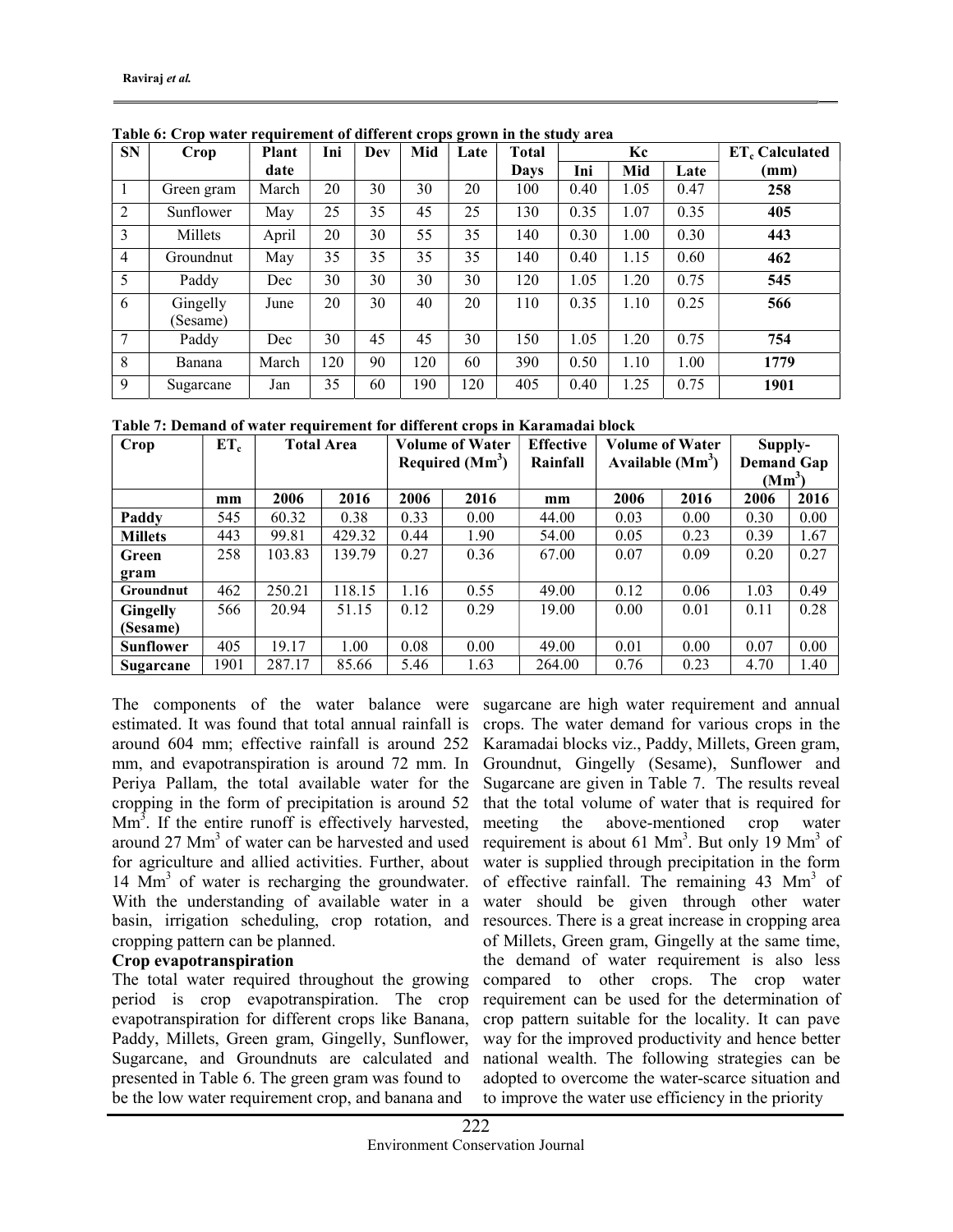

Figure 5: Average monthly evapotranspiration in the priority area

area: (i) opt for alternate cropping pattern instead of going for high water-consuming crops, (ii) Implementation of integrated watershed management programs including *in-situ* soil and moisture conservation programmes to augment the rainwater and to improve the groundwater situation, (iii) Afforestation programmes to increase the percentage of tree cover, (iv) Implementation of micro-irrigation technology for water-saving and yield increase, (v) Large scale adoption of farm ponds to harvest the runoff potential in the priority area.

#### Conclusion

Water scarcity is becoming a key issue in most of the river basins in India with the majority of the water use is taken up by the agriculture sector of about 80% followed by industrial and domestic sector, it is imperative that in future the contribution of water to agriculture would be reduced and it is shared among the domestic and industrial sectors. Hence, water management plays a key role in the agriculture sector to increase

#### References

- Allen, R. G., Pereira, L. S., Raes, D., & Smith, M. (1998). Crop Evapotranspiration: Guidelines for Computing Crop Water Requirements, FAO Irrigation and Drainage Paper 56. U.N. Food and Agriculture Organization (FAO), Rome. 7-9.
- Bhutiani, R., & Ahamad, F. (2019). A case study on changing pattern of agriculture and related factors at Najibabad region of Bijnor, India. Contaminants in Agriculture and Environment: Health Risks and Remediation, 1, 236.

productivity and water use efficiency with reduced water availability. The normal rainfall of the priority area is around 604 mm, with the majority of occurrence is in the Northeast monsoon (50%), followed by summer (27%), southwest monsoon (16%), and winter (7%). Water balance estimation of the area reveals that out of the annual rainfall, runoff is estimated to be 129 mm, effective rainfall is 252 mm, and deep percolation is about 67 mm. Runoff is maximum during the months of October and November, wherein the potential of rainwater harvesting is more in the area. The minimum amount of deep percolation of 10% is limiting the groundwater recharge in the study area leading to declining groundwater tables over the years. Further, it was also understood that about 27 MCM of water could be harvested and supplemented for agriculture and allied activities, and about 14 MCM of water can be recharged underground. The demand for water for agriculture in the study area is about 61 MCM, but only 19 MCM of water is available through precipitation in the form of effective rainfall. Therefore, the remaining 43 MCM of water is supplied through groundwater and other sources. Hence, it is highly recommended to go for micro-irrigation to avoid over-exploitation of groundwater in the priority area. And the groundwater depleted zones has to be identified and measures has to be taken to improve the ground water situation through artificial recharge of depleted groundwater aquifers. The water balance model used in this study focus more on the surface component and hence for further water budget modelling consideration of two main components, namely surface water and groundwater resources will enhance the assessments and adequately portray crop water demand. Simple water balance model and Crop water demand<br>
Neerage Monthly Evapotranspiration<br>
The control of the priority area is around of of mm, with the majority<br>
of occurrence is in the Northeast monsoon (50%),<br>  $(16\%)$ , and

- Cai, J. B., Liu, Y., Lei, T. W., & Pereira, L. S. (2007). Estimating reference evapotranspiration with the FAO Penman-Monteith equation using daily weather forecast messages. Agricultural and Forest Meteorology. 145: 22- 35.
- Chabi, A., Alamou, E. A., Biao, E. I., Obada, E., & Zandagba, J. (2019) Assessment of Water Balance in the Ilauko Reservoir of the Ouémé at Savè Catchment (Benin, West Africa), *Hydrology*. 7(1): 15-23. doi: 10.11648/j.hyd.20190701.13